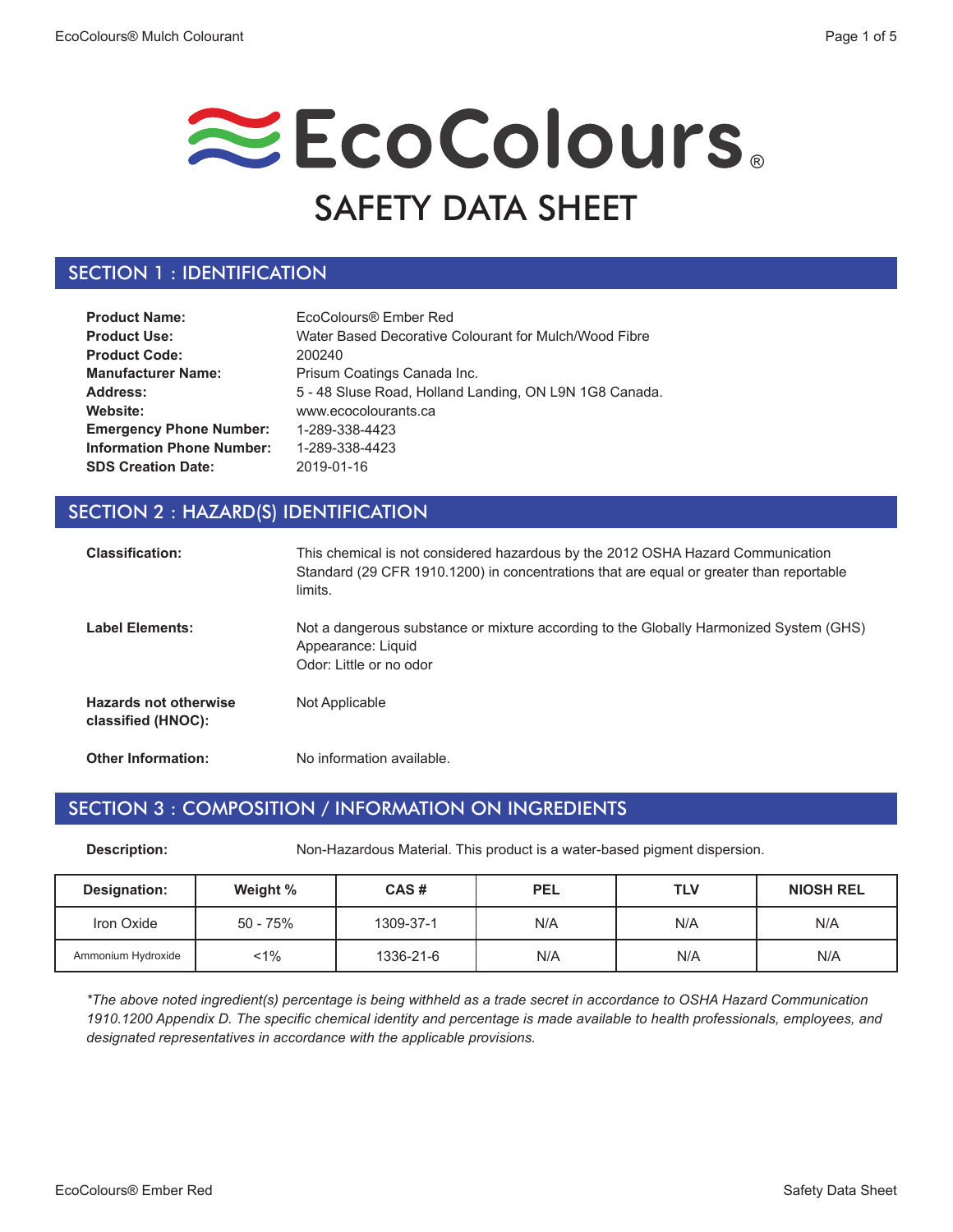# SECTION 4 : FIRST AID MEASURES

| <b>General Advice:</b>     | No hazards which require special first aid measures.                                                                                 |
|----------------------------|--------------------------------------------------------------------------------------------------------------------------------------|
| <b>Eve Contact:</b>        | Immediately flush eyes with plenty of water for at least 15 minutes. If irritation develops,<br>consult a physician.                 |
| <b>Skin Contact:</b>       | Flush contaminated skin with plenty of water. Consult a physician if irritation develops.                                            |
| Inhalation:                | Move exposed person to fresh air. If irritation persists, get medical attention promptly.                                            |
| Ingestion:                 | Do not induce vomiting. If victim is conscious, rinse mouth and give plenty of water to drink.<br>Get medical attention immediately. |
| <b>Notes To Physician:</b> | Treat symtomatically (decontamination, vital functions).                                                                             |

#### SECTION 5 : FIRE-FIGHTING MEASURES

| <b>Suitable Extinguishing</b><br>Media:                                                             | Water spray, dry powder, foam, carbon dioxide. Use extinguishing measures that are appropri-<br>ate to local circumstances and the surrounding environment. |  |  |
|-----------------------------------------------------------------------------------------------------|-------------------------------------------------------------------------------------------------------------------------------------------------------------|--|--|
| <b>Protective Equipment And</b><br><b>Precautions For Firefighters:</b>                             | As in any fire, wear self-contained breathing apparatus pressure-demand, MSHA/NIOSH<br>(approved or equivalent) and full protective gear.                   |  |  |
| <b>Specific Hazards Arising</b><br><b>From The Chemical:</b>                                        | Closed containers may rupture if exposed to fire or extreme heat.                                                                                           |  |  |
| <b>Sensitivity To Mechanical</b><br>Impact:                                                         | <b>No</b>                                                                                                                                                   |  |  |
| <b>Sensitivity To Static</b><br>Discharge:                                                          | <b>No</b>                                                                                                                                                   |  |  |
| <b>Flash Point Data</b>                                                                             |                                                                                                                                                             |  |  |
| Flash Point (°F):                                                                                   | Not applicable                                                                                                                                              |  |  |
| Flash Point (°C):                                                                                   | Not applicable                                                                                                                                              |  |  |
| <b>Flash Point Method:</b>                                                                          | Not applicable                                                                                                                                              |  |  |
| <b>Flammability Limits In Air</b>                                                                   |                                                                                                                                                             |  |  |
| <b>Lower Explosion Limit:</b>                                                                       | Not applicable                                                                                                                                              |  |  |
| <b>Upper Explosion Limit:</b>                                                                       | Not applicable                                                                                                                                              |  |  |
| Health: 1<br><b>NFPA</b>                                                                            | Flammability: 0<br><b>Instability: 0</b><br><b>Special: Not applicable</b>                                                                                  |  |  |
| <b>NFPA Legend</b><br>0 - Not Hazardous<br>1 - Slightly<br>2 - Moderate<br>$3 - High$<br>4 - Severe |                                                                                                                                                             |  |  |

The ratings assigned are only suggested ratings, the contractor/employer has ultimate responsibilities for NFPA ratings where this system is used.

Additional information regarding the NFPA rating system is available from the National Fire Protection Agency (NFPA) at www.nfpa.org.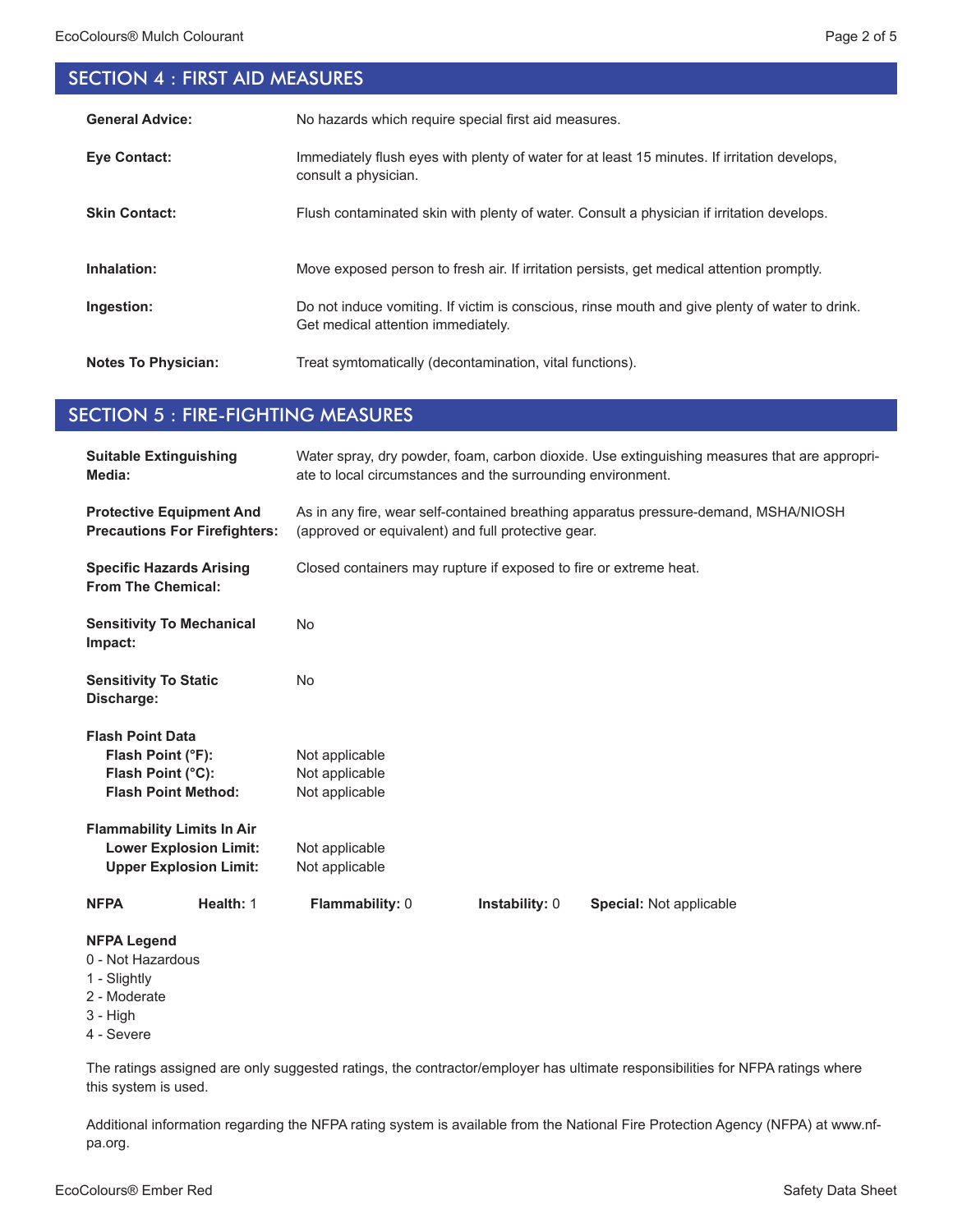May be slippery when wet. Use caution during cleanup, use personal protective clothing, avoid contact with skin, eyes and clothing. Squeegee or broom spilled material and dispose in accordance with all local, provincial/state and federal regulations. Spills may be absorbed by an absorbent material (e.g. sand, sawdust, general-purpose binder, kieselguhr) and dispose as solid waste according to your local, provincial/state and federal regulations. Clean up spills immediately observing precautions in the protective equipment section. Place into a suitable container for disposal. Provide ventilation. After removal, flush spill area with soap and water to remove trace residue.

**Larger spills:** Dike spillage. Pump off product.

**Environmental precautions:** Do not discharge into the subsoil/soil. Do not discharge into drains/surface waters/groundwater.

#### SECTION 7 : HANDLING AND STORAGE

| Handling:                                 | Use with adequate ventilation. Avoid breathing vapor and contact with eyes, skin and clothing.                                                                                                                                                                    |
|-------------------------------------------|-------------------------------------------------------------------------------------------------------------------------------------------------------------------------------------------------------------------------------------------------------------------|
| Storage:                                  | Store in a cool, dry, well ventilated area away from sources of heat, combustible materials,<br>and incompatible substances. Keep container tightly closed when not in use. Do not freeze.<br>Keep out of direct sunlight. Segregate from foods and animal feeds. |
| Protection against fire and<br>explosion: | No special precautions necessary. The substance/product in non-combustible. Product is not<br>explosive.                                                                                                                                                          |
| <b>Hygiene Practices:</b>                 | Wash thoroughly after handling. Avoid contact with eyes and skin.                                                                                                                                                                                                 |

# SECTION 8 : EXPOSURE CONTROLS / PERSONAL PROTECTION

| <b>Components with</b><br>occupational exposure<br>limits: | Iron oxide:<br>OSHA PEL - PEL 10mg/m3 fimes/smoke ; TWA value 10 mg/m3 fumes smoke;<br>ACGIH TLV - TWA value 5 mg/m3 Respirable fraction;                                                                                                                                                                                                                                                                                                                                                                                                            |
|------------------------------------------------------------|------------------------------------------------------------------------------------------------------------------------------------------------------------------------------------------------------------------------------------------------------------------------------------------------------------------------------------------------------------------------------------------------------------------------------------------------------------------------------------------------------------------------------------------------------|
| <b>Engineering Measures:</b>                               | Whenever possible engineering controls should be used to minimize the need for personal<br>protective equipment. Ensure adequate ventilation, especially in confined areas.                                                                                                                                                                                                                                                                                                                                                                          |
| <b>Protective Equipment</b><br><b>Eye/Face Protection:</b> | Safety glasses with side-shields. Tightly fitting safety goggles (chemical goggles). Wear face<br>shield if splashing hazard exists.                                                                                                                                                                                                                                                                                                                                                                                                                 |
| <b>Skin Protection:</b>                                    | Protective gloves and impervious clothing or chemical protection suit.                                                                                                                                                                                                                                                                                                                                                                                                                                                                               |
| <b>Respiratory Protection:</b>                             | In case of insufficient ventilation wear suitable respiratory equipment. Wear NIOSH certified<br>(or equivalent) TC23C Chemical/Mechanical type filter system to remove a combination of<br>particles, gas and vapours. For situations where airborne concentrations may exceed the level<br>for which an air purifying respirator is effective, or where the levels are unknown or Immediate-<br>ly Dangerous to Life or Health (IDLH), use NIOSH-certified full facepiece pressure demand<br>supplied-air respirator (SAR) with escape provisions. |
| <b>Hygiene Measures:</b>                                   | Avoid contact with skin, eyes and clothing. Remove and wash contaminated clothing before<br>re-use. Wash thoroughly after handling.                                                                                                                                                                                                                                                                                                                                                                                                                  |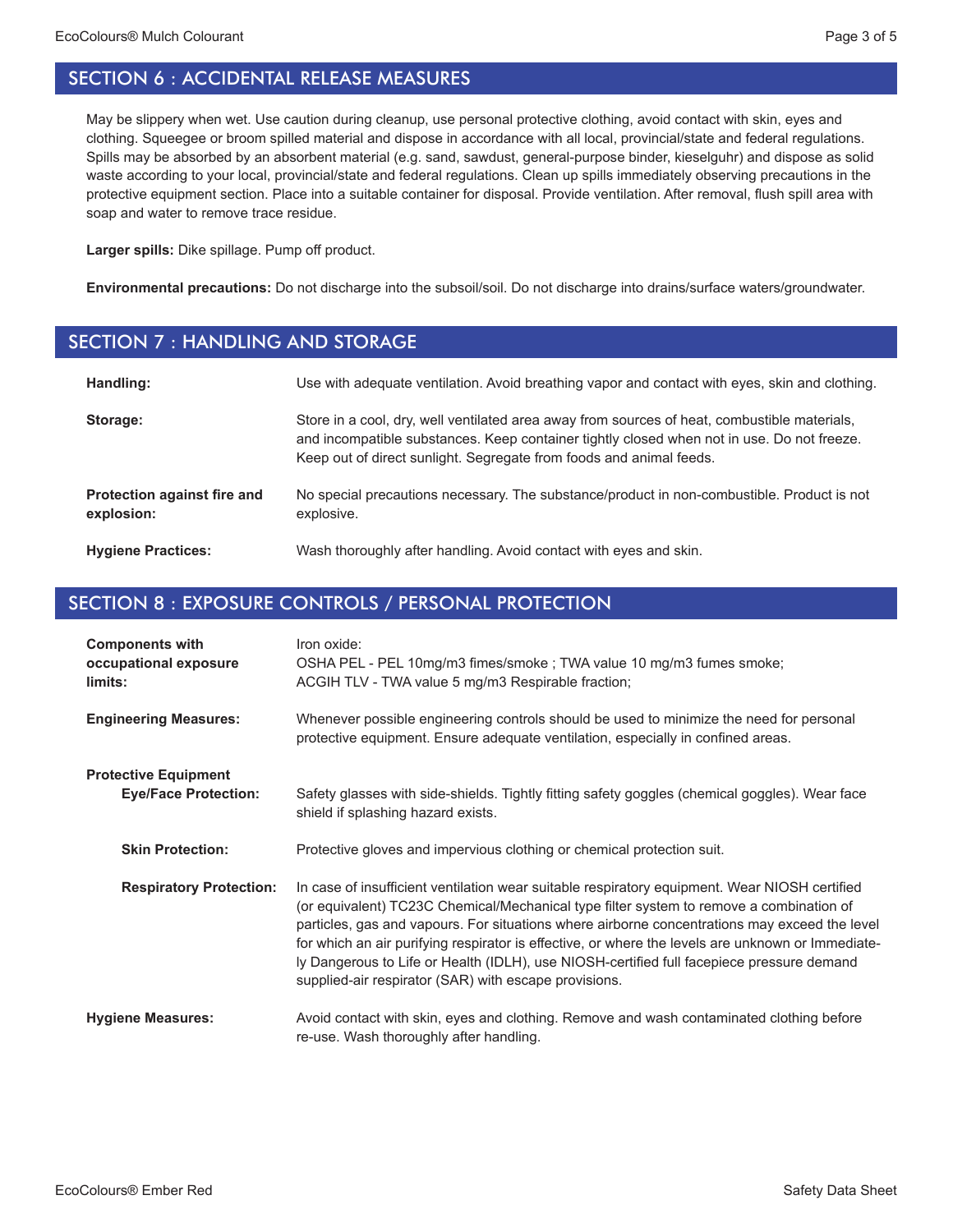#### SECTION 9 : PHYSICAL AND CHEMICAL PROPERTIES

| Appearance:                       | Viscous liquid                                                                               |
|-----------------------------------|----------------------------------------------------------------------------------------------|
| Odor:                             | Mild, Ammonia-like                                                                           |
| <b>Odor Threshold:</b>            | Not applicable.                                                                              |
| Colour:                           | Red                                                                                          |
| <b>Boiling Point:</b>             | Approx 100°                                                                                  |
| <b>Melting Point:</b>             | Not applicable                                                                               |
| Density:                          | Approx 2.02 g/cm3 (approx 20°C)                                                              |
| Solubility:                       | Not applicable                                                                               |
| <b>Vapor Density:</b>             | Not applicable                                                                               |
| <b>Vapor Pressure:</b>            | Approx 23 hPa (approx 20°C) infomation applies to solvent                                    |
| <b>Evaporation Rate:</b>          | Not applicable                                                                               |
| pH:                               | approx 8 - 10 (undiluted)                                                                    |
| <b>Viscosity:</b>                 | <b>78 KU</b>                                                                                 |
| <b>Flammability:</b>              | No indication of flammability (based on chemical structure)                                  |
| <b>Flash Point:</b>               | Not applicable                                                                               |
| <b>Freezing Point:</b>            | 32°F / 0°C                                                                                   |
| Partition coefficient: n-octa-    |                                                                                              |
| nol/water;                        | Not applicable                                                                               |
| Auto-ignition temperature:        | Based on the water content the product does not ignite                                       |
| <b>Decomposition temperature:</b> | No information available                                                                     |
| Initial boiling point and         |                                                                                              |
| boiling range:                    | Not applicable                                                                               |
| Upper/lower flammability or       | As a result of our experience with this product and our knowledge we do not expect any       |
| explosive limits:                 | hazard as long as the product is used aappropriately and in accordance with the intended use |
|                                   |                                                                                              |

#### SECTION 10 : STABILITY AND REACTIVITY

| <b>Chemical Stability:</b>       | Stable under normal temperatures and pressures.                                            |
|----------------------------------|--------------------------------------------------------------------------------------------|
| <b>Hazardous Polymerization:</b> | Not reported.                                                                              |
| <b>Conditions to Avoid:</b>      | Heat, flames, incompatible materials, freezing - see SDS Section 7 - Handling and Storage. |
| Incompatible Materials:          | Strong oxidizing agents. Strong acids and bases.                                           |

#### SECTION 11 : TOXICOLOGICAL INFORMATION

Inhalation. Skin. Eyes. **Route of Entry:**

No hazardous materials present. This product does not contain any ingredient designated by IARC, NTP, ACGIH, WHMIS, EC or OSHA, as probable or suspected human carcinogens. **Toxicological:**

> As with all materials for which test data is limited or does not exist, caution must be exercised through the prudent use of protective equipment and handling procedures to minimize exposure.

## SECTION 12 : ECOLOGICAL INFORMATION

| <b>Ecotoxicity:</b> | No ecological testing has been performed on this product. No ecotoxicity data was found for<br>the product. |
|---------------------|-------------------------------------------------------------------------------------------------------------|
| Environmontal:      | Dienose of contents and container properly. Do not dumn. Contents will cause discoloration t                |

Dispose of contents and container properly. Do not dump. Contents will cause discoloration to soil and water. **Environmental:**